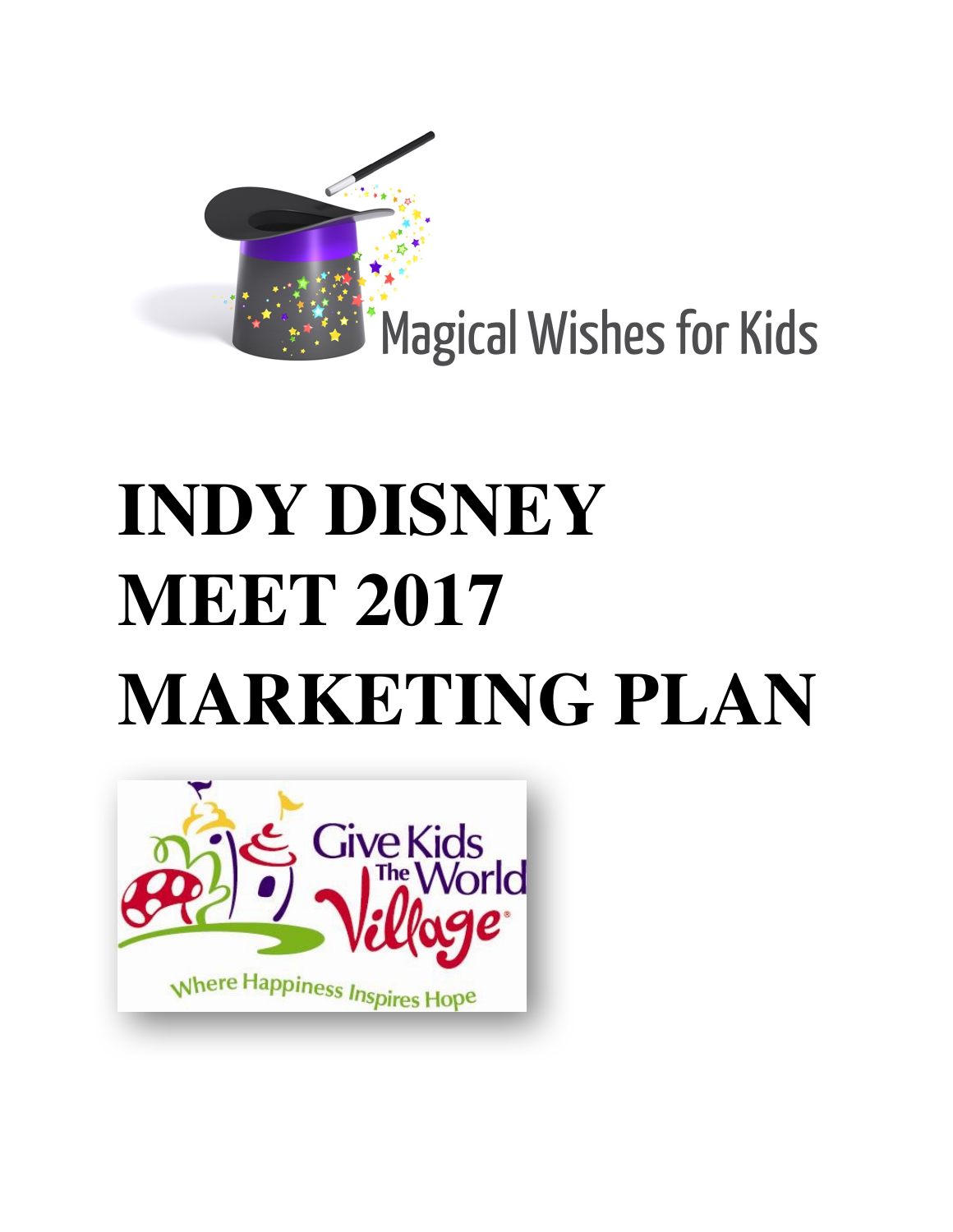# **OBJECTIVE**

The marketing plan objective is to create an environment that supports those organizations and companies that support the INDY DISNEY MEET, either in material, financial, or other format. This support will include, but not be limited to, promoting, recognizing, and developing ongoing relationships with these groups to ensure that we meet fundraising goals in 2017, as well as to build a foundation of support for future Meet events.

# **EVENT PURPOSE & PARTNERS**

# **EVENT PURPOSE**

INDY DISNEY MEETS are held annually to provide a fun environment for Disney fans in the Midwest to join together in celebration of all things Disney. The Meet has within it a core goal to raise money in support of, and build awareness of Give Kids the World Village.

# **ABOUT US**

Magical Wishes for Kids is non-profit LLC that was created to raise funds for charitable donation through the hosting of Indy Disney Meets. Here are some facts about our group:

- We host the longest-standing Disney Meet event in the nation, starting back in 2007.
- Almost all of our expenses are covered by donations, making a large percentage of our proceeds passing directly to our philanthropic partner.
- Through the 2016 event, we have donated approximately \$56,000 to Give Kids the World Village. This is quite an accomplishment as our annual Meets are free to the public and generate funds from sponsorship, auctions and raffles.

# **EVENT REACH**

Statistics you should know:

- Our website [www.mwfk.org](http://www.mwfk.org) hits for 2016 totaled in excess of 20,000
- Our Facebook page Indy Disney Meet has over 1,300 followers
- Our Meet event pulled over 500 attendees in 2016. We are moving to a larger hall in 2017 to accommodate our growth
- Local promotion includes WIBC radio (on-line and on-site) annually and Fox 59 News select interview opportunities
- Disney-inspired bloggers and Podcast companies including Be Our Guest Podcast, Man of the Mouse, The Lemon Sisters, Disney Indiana, DIS Unplugged, DubDeeDub Review, and others, have all covered our event in person or remotely the last several years. Their reach, in addition to our stats above, is in excess of 10,000-15,000 streams per day and social media followers in the thousands as well.

## **CHARITY PARTNER**

*Give Kids the World Village* is a nonprofit resort in Kissimmee, Florida for children with life-threatening illnesses and their families. The resort's focus is providing accommodations,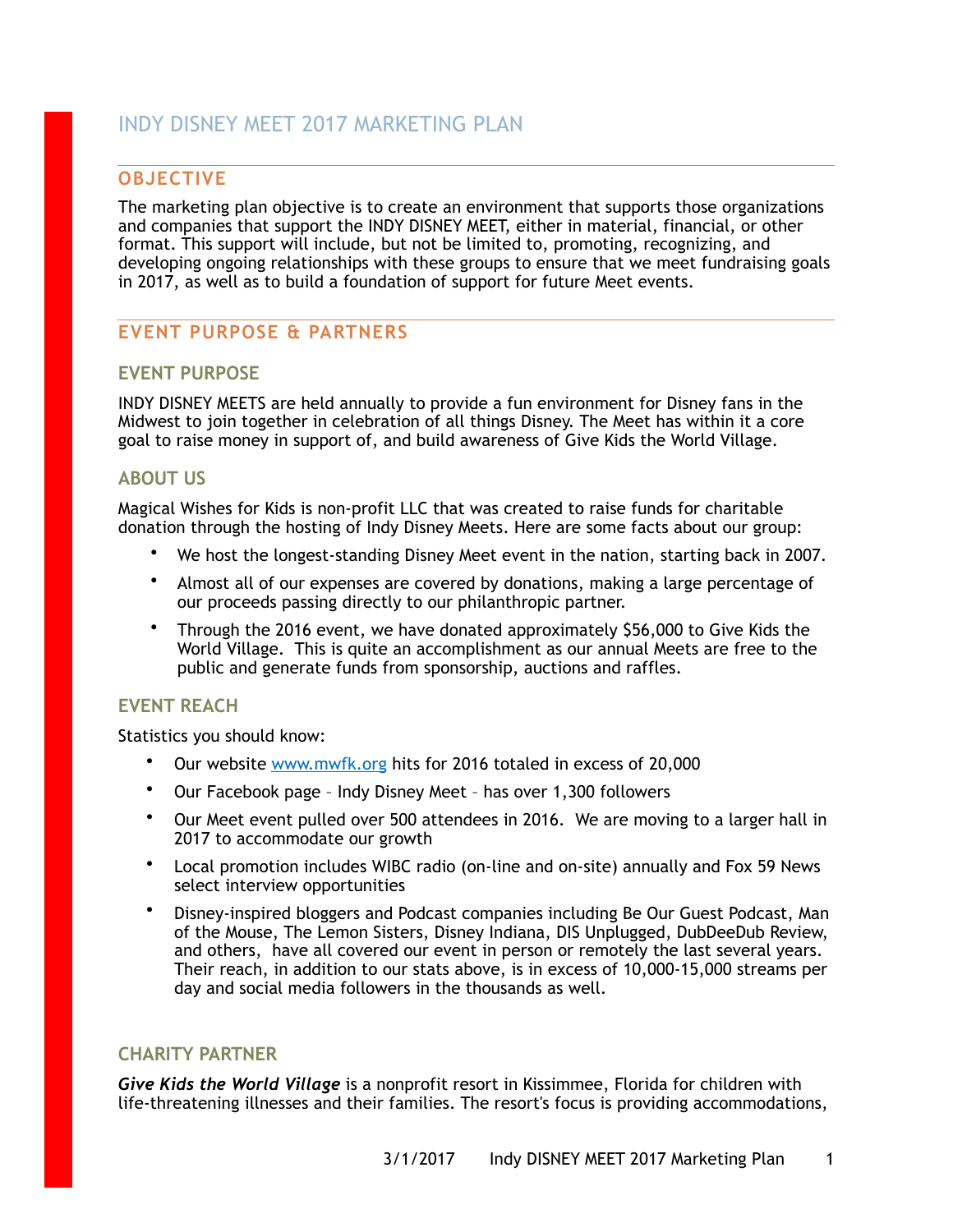a magical experience through events at the Village and access to donated theme park tickets.

Website:<http://www.gktw.org/>

[Give Kids the World Video PSA: https://www.youtube.com/watch?](https://www.youtube.com/watch?v=awsb3QbUI1c&list=PL57BB6145D93604EB) v=awsb3QbUI1c&list=PL57BB6145D93604EB

# **MESSAGE SUMMARY**

Your support of the Indy Disney Meet brings much needed help to families and community here in the Central Indiana area. The meet audience gathers not only to celebrate all things Disney, but is also motivated by a strong desire to provide families with challenging medical needs with a valued respite in the Orlando area. This audience needs your help to grow its ability to aid in this effort.

## **SPONSOR PACKAGE**

#### **IN WHAT FORM WILL MY STORY BE TOLD TO ATTENDEES?**

For sponsoring organizations, we will provide a package of promotional views to the Meet audience. That package will include exposure on our Facebook page and organization website, as well as print materials and signage at the Meet on August 26, 2017.

Support of the Indy Disney Meet will provide sponsoring organizations with exposure to several hundred central Indiana residents in an engaging, focused setting. The Disney fan base is considered a highly loyal demographic that is open to promotional messaging and appreciates the support of worthy charitable programs.

#### **WHAT DO WE NEED FROM SPONSORS?**

We request a logo in a vector-based EPS or similar format for promotional usage.

#### **WHAT DO YOU NEED FROM US?**

Many sponsors have asked us for our charitable organization Tax ID. That number is **46-5562249** 

If you require a letter from our organization, please feel free to ask.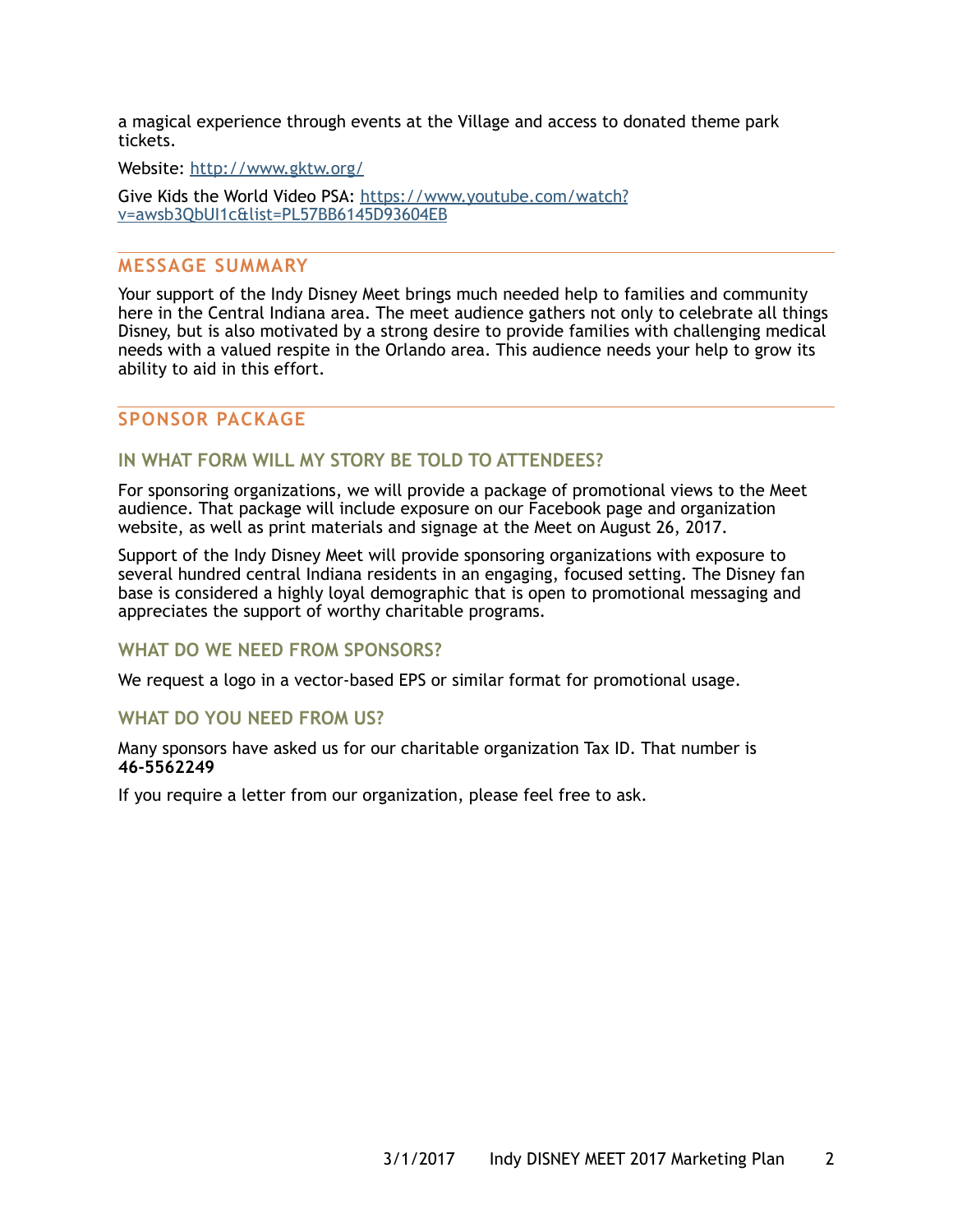# **PROMOTIONAL PACKAGES**

| Item                                          | <b>Vibraniu</b><br>m<br>Sponsor<br>(55,000) | Platinum<br>Sponsor<br>(\$1,000 or<br>more) | Gold<br>Sponsor<br>$(5500 -$<br>\$999) | <b>Silver</b><br>Sponsor<br>$(5250 - 5499)$ | <b>Bronze</b><br>Sponsor<br>$(5100 -$<br>\$249) |
|-----------------------------------------------|---------------------------------------------|---------------------------------------------|----------------------------------------|---------------------------------------------|-------------------------------------------------|
| Event Program<br>Listing†                     | $\checkmark$                                | √                                           | $\checkmark$                           | √                                           | √                                               |
| <b>Banner</b><br>Listing#                     | ✓                                           | $\checkmark$                                | $\checkmark$                           | ✓                                           |                                                 |
| Electronic Ad<br>(FB/website/<br>Event media) |                                             | √                                           | √                                      |                                             |                                                 |
| Event<br>Featured<br>Sponsor $\epsilon$       |                                             | √                                           | √                                      |                                             |                                                 |
| <b>Event Title</b><br>Sponsorship             | √                                           |                                             |                                        |                                             |                                                 |

**†**All sponsors will receive mention in the Event Program. Platinum & Gold sponsors will also receive a partial page advertisement if requested.

**‡**A banner with the logos of all Vibranium, Platinum, Gold, & Silver sponsors will be prominently placed at the event.

**Platinum Sponsors** can feature their sponsorship the day of the event in one of the following one-of-a-kind opportunities: Kids' Hall, Silent Auction Closing 1, Silent Auction Closing 2, Dole Whip Station, Entertainment Stage, and 50/50 Raffle. **Gold Sponsors** can choose to feature their sponsorship the day of the event to close one of six (6) power-hour raffle closings.

# **PROMOTIONAL SCHEDULE**

While your sponsorship is valued for the full year, we request that all marketing materials related to your sponsorship (logo, business information, etc.) be submitted by July 15, 2017, in order to maximize your exposure to our Meet fans and patrons.

## **DONOR INFORMATION**

## **I AM DONATING AN ITEM FOR THE RAFFLE OR THE SILENT AUCTION. CAN I GET A LETTER SO I CAN WRITE THIS OFF ON MY TAXES?**

Of course! Please contact kdelprince@yahoo.com, list what item you have donated, and we will e-mail you the document you need.